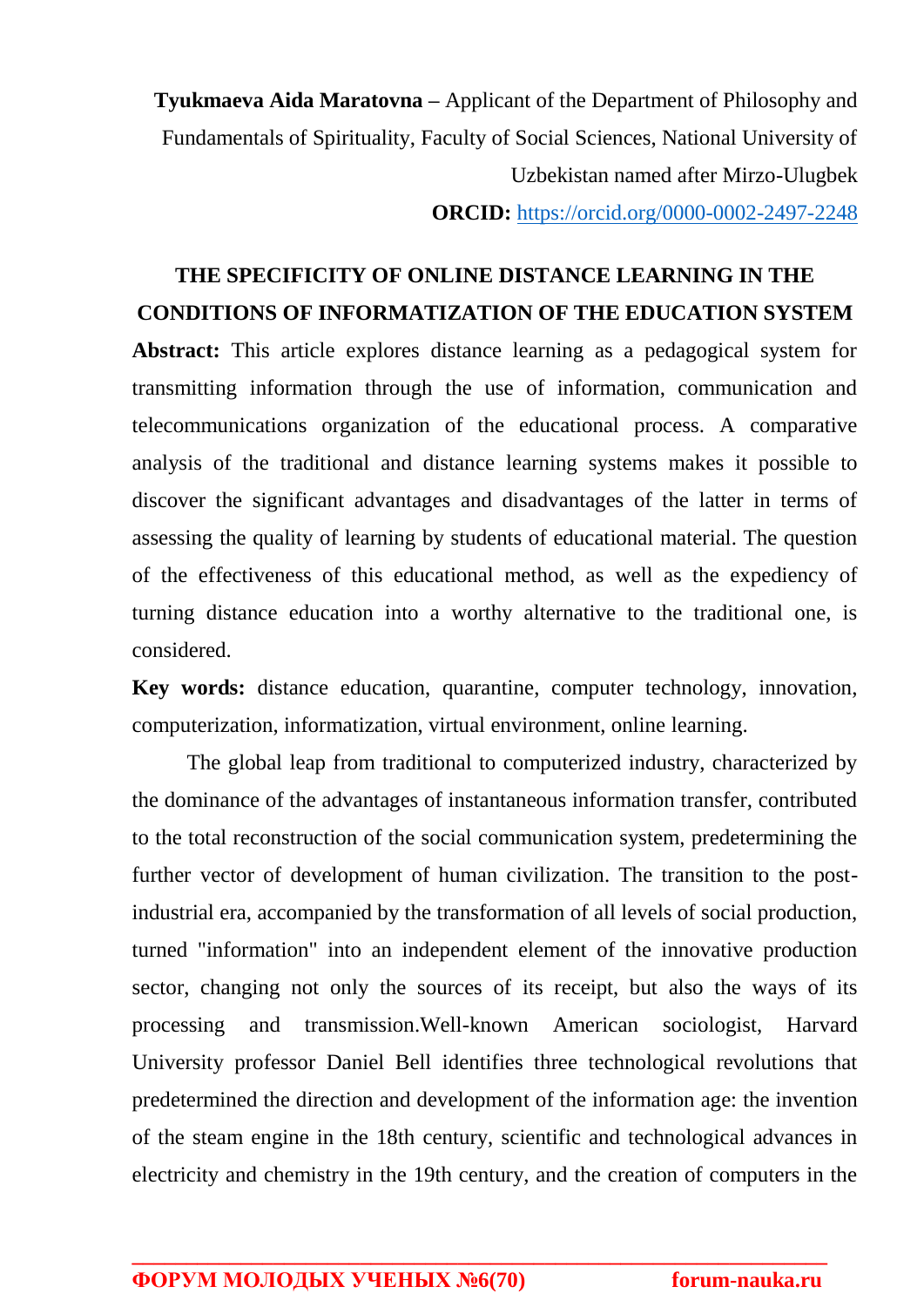20th century. The combination of these factors associated with deep digital modifications has intensified the growth of network technologies and the growth of the process of virtualization of social relations. Information and communication technologies, which are an inseparable component of the results of scientific and technological progress, have had a direct impact on the qualitative transformation of the education system, making it possible to implement distance learning. The informatization process, which has captured all spheres of public life, has firmly strengthened its position in the system of general secondary and higher professional education through the active use of global Internet resources. The placement of a huge information base on the Internet, containing the rich specifics of all relevant areas of activity, provides each user with access to various sources of materials that are constantly increasing every day. The introduction of hardware and software training tools makes it possible to form a unified information and educational infrastructure for storing, transferring and exchanging finished materials: books, research programs, dissertations, articles, reports, abstracts, etc.The incorporation of innovative means of telecommunications into the educational environment, which greatly facilitate the learning process, has rapidly captured all the world's institutional structures, recreating a completely new area of "virtual pedagogy" for the traditional domestic system. The innovative potential of this educational area lies in the possibility of integrating the world community into a single pedagogical mechanism that implements its functionality despite the existing territorial, linguistic and transcultural barriers.

The "virtual pedagogy", which expresses the nature of distance learning, is understood as a set of complex innovative and information-pedagogical technologies that contain an interactive connection established through Internet communication between real subjects of education by attracting a material technical base. The essential difference between the distance form of education and the traditional one lies in the characteristic features of the organization of the educational environment, which acts as a connecting link between the subjects of education. If in the traditional system of the educational process a specific type of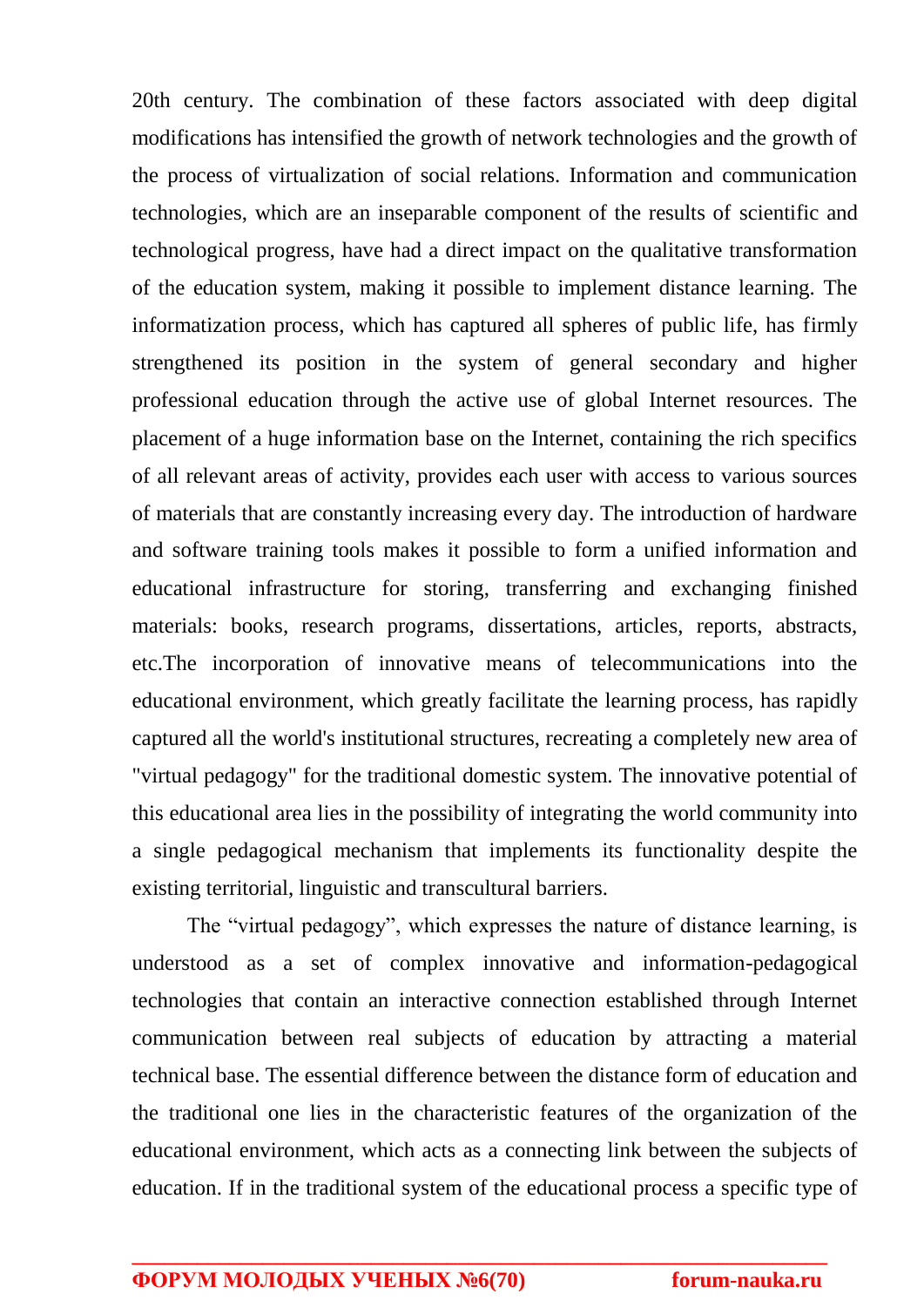educational information acts as a similar type of organization, aimed at the fulltime form of visiting and regulating the learning process, then the "distance" type of education involves the remote inclusion of learning subjects in the dynamics of the pedagogical and research process. The advantage of this type, according to some researchers, is the achievement of the maximum level of optimization of the educational process, which allows to overcome the barriers of geographical remoteness, temporary isolation and social vulnerability, while minimizing the totality of various economic costs. The desire to ensure the appropriate quality of education that meets the needs of the advanced international standard requires, first of all, the individual interest of the subjects in obtaining higher professional education, effectively implemented within the distance system.The potential availability of parallel combination of training in several educational institutions with the possibility of individual regulation of the schedule and curriculum brings the learning process to a completely new progressive level. Due to the rapidly changing conditions of the social, economic, political and educational environment, open educational platforms are emerging - distance universities designed to attract the maximum number of students. The opening of one of the first large virtual educational institutions "The Open University" in the UK dates back to 1969, education in which provides an opportunity to receive high-quality distance education in various fields and directions. The incorporation of cuttingedge technologies in establishing distance communication through the use of the global network has enabled more than three million people to obtain a degree from a prestigious British university. Today, the practice of "distance education" is becoming not only the prerogative of a consolidated choice of ways for the individual self-realization of modern people, but also an object of the global production market. This type of education presents huge opportunities for people with disabilities, responding to the mechanism for implementing inclusive education, as well as for older generations who, due to their age, can hardly overcome the requirements of the traditional educational system. Also, an obvious and indisputable advantage is the potential possibility of combining training with

**\_\_\_\_\_\_\_\_\_\_\_\_\_\_\_\_\_\_\_\_\_\_\_\_\_\_\_\_\_\_\_\_\_\_\_\_\_\_\_\_\_\_\_\_\_\_\_\_\_\_\_\_\_\_\_\_\_\_\_\_\_\_\_\_** 

## **ФОРУМ МОЛОДЫХ УЧЕНЫХ №6(70) forum-nauka.ru**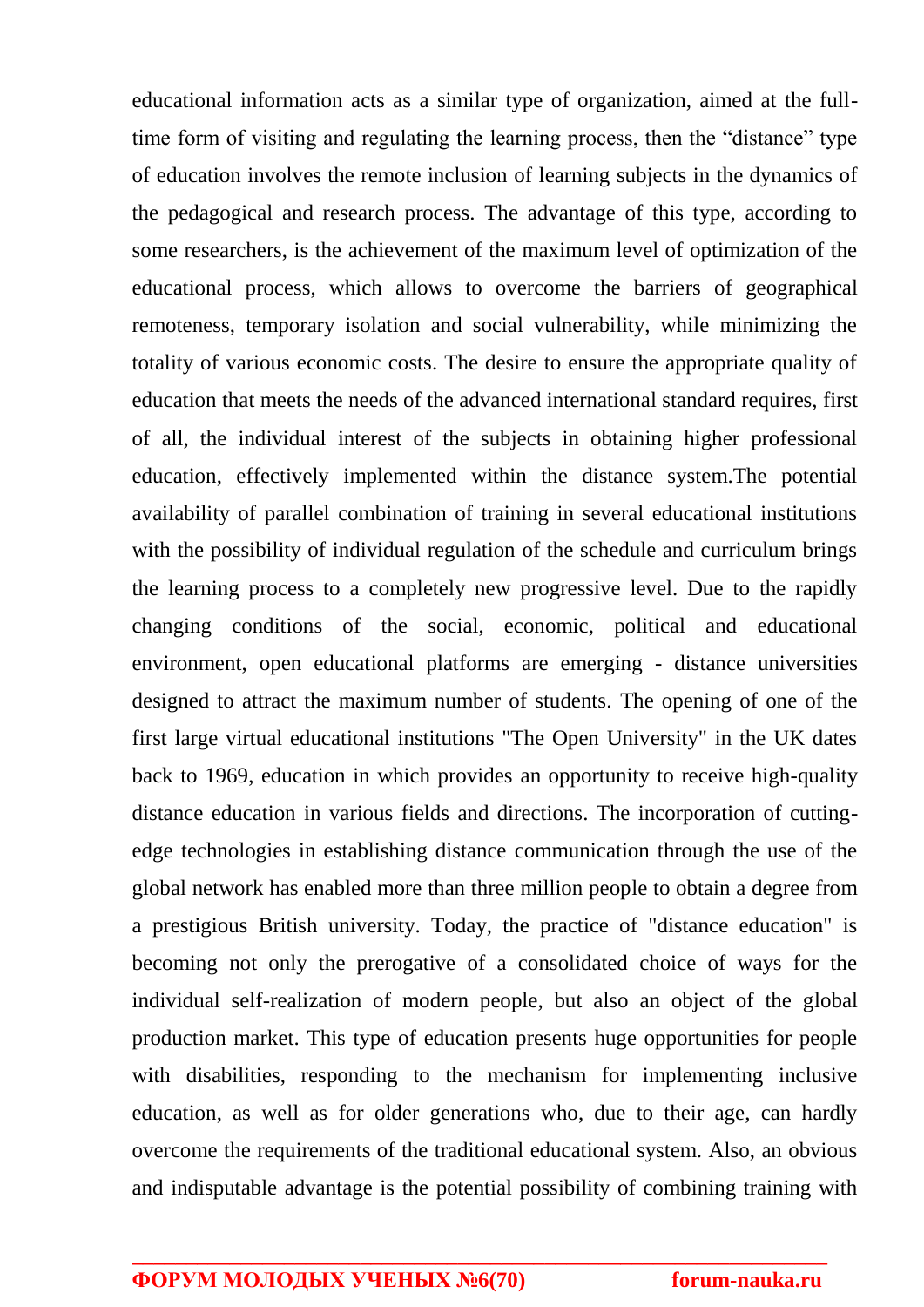work activity due to the very flexible individual schedule for mastering the disciplines taught.

Virtual learning involves the process of doing written work on certain platforms, watching and listening to video and audio lectures, participating in online seminars and conferences. Education, being an important and integral criterion for the quality of training of young competitive specialists, requires the search for the most effective methods and means of its implementation.In order to assess the quality of distance education, coordinated to meet the urgent needs of society and the state, the author identified a number of significant shortcomings that discredit this form as one of the most unproductive. The use of a multivariate model of education, which strives for the total universalization of distance education into a sustainable form of the educational process, has a number of significant drawbacks. The impossibility of establishing direct interpersonal communication, which is the most important condition for the implementation of productive cognitive activity, creates the problem of implementing the discursive practice of deploying the intellectual interaction of subjects. In the philosophical tradition of Antiquity, live "dialogue" was presented as the most effective method of holding intellectual competitions and was in every possible way opposed to the written tradition of narration. It is in the format of a lively dialogue, according to the Greek thinkers, namely Socrates, Plato and Aristotle, that the art of polemic maneuvering is elegant. Thus, speaking about the distance form of education, affecting the humanitarian and disciplinary nature of research, the issue of the lack of a factor of public, interpersonal, direct and indirect involvement of students in the subject matter is at the forefront. The absence of such a practice reduces the process of virtual communication into a subject-object paradigm, where the telecommunications barrier acts as an object, unable to convey all the exponential complexity and versatility of human communication. Building constructive criticism, the ability to build a consistent argument and defend one's own position are skills acquired exclusively in the conditions of traditional education, in which students not only have access to sources of verbal information, but also are indirect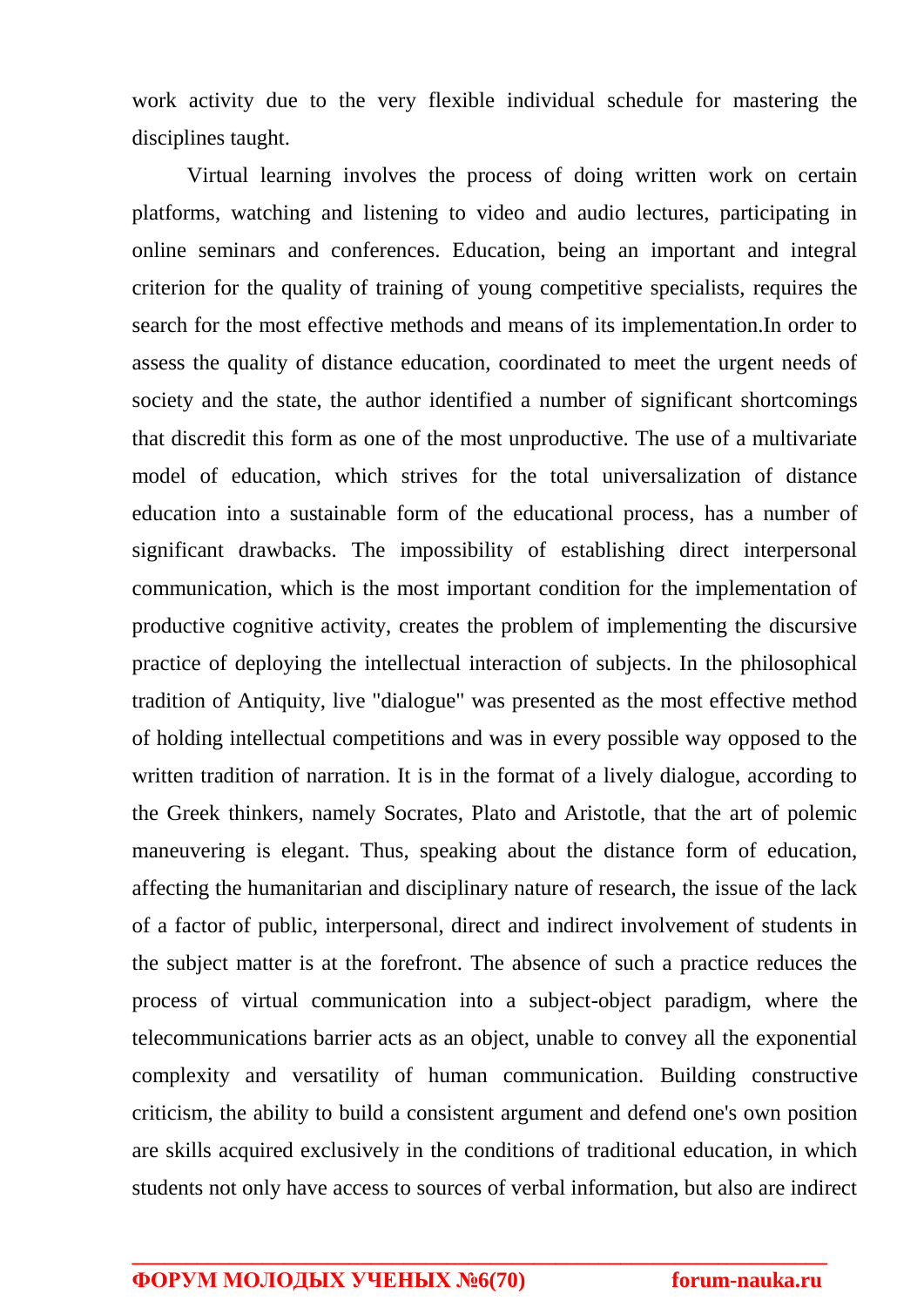observers of the dynamics of the entire educational process and the system of administrative and legal regulation of various educational systems. A deeper philosophical analysis of the concept of distance education leads to the problem of the relationship between the phenomenological structures of consciousness and the fundamental epistemological reality, while accumulating a disproportion between the "I am the cognizer" and the "I am the producer". So in the philosophy of consciousness, true understanding and awareness of oneself is carried out when the "I" is reflected in the consciousness of the "Other", then the position of establishing virtual interaction largely weakens the process of self-identification of oneself as a full-fledged "subject" of knowledge. Being the most important attribute of "understanding", dialogue acts as a reflection of cognitive-biological and socio-cultural determinants, characterized by epistemological, ontological and heuristic aspects of the process of perception of the surrounding reality. Academic isolation, which consists in remote learning, leads to a decrease in students' general level of educational tone, characterized by a high level of intellectual productivity. Blind technocratic faith in the future prospects of virtual educational communication, without a serious scientific justification, demonstrates an exclusively opposite result. Students who have received distance online education are much worse adapted to the system of pedagogical and research activities, they tolerate the practice of public speaking, which involves preliminary training with small and large audiences, carried out exclusively within the framework of the traditional academic system. Making quick and effective decisions in a rapidly changing educational, economic and political environment is possible only through the direct process of socialization and inculturation of students to the academic environment, including the development of appropriate patterns of social behavior. The purity of conducting entrance tests and examination procedures in a remote format is formally superficial, since there are no effective control tools that ensure maximum transparency in the implementation of verification tests in the traditional system. The use of cybernetic devices in the learning process has a negative impact on memory resources, since it turns the used means of quickly obtaining